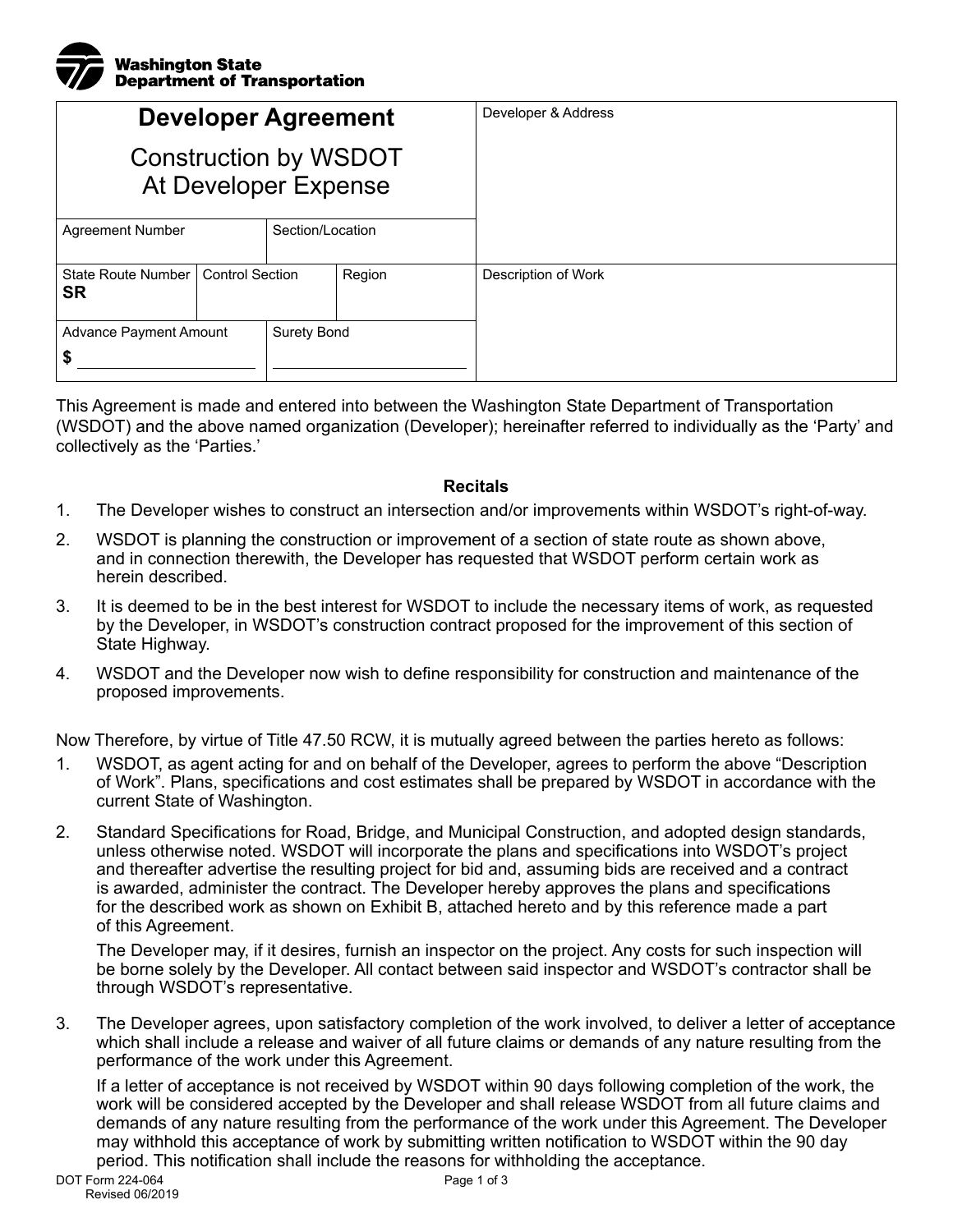4. The Developer, in consideration of the faithful performance of the work to be done by WSDOT, agrees to reimburse WSDOT for the actual direct and related indirect cost of the work.

An itemized estimate of cost for work to be performed by WSDOT at the Developer's expense is marked Exhibit A, and is attached hereto and by this reference made a part of this agreement.

Partial payments shall be made by the Developer, upon request of WSDOT, to cover costs incurred. These payments are not to be more frequent than one (1) per month. It is agreed that any such partial payment will not constitute agreement as to the appropriateness of any item and that, at the time of the final audit, all required adjustments will be made and reflected in a final payment.

- 5. A surety bond in the amount shown above written by a surety company authorized to do business in Washington State shall be furnished to WSDOT prior to execution by WSDOT of this agreement. The bond shall remain in force until written release by WSDOT.
- 6. The Developer agrees to make payment for the work to be done by WSDOT within thirty (30) days from receipt of billing from WSDOT.

Payment not made within thirty (30) days after receipt of billings shall bear interest at the rate of one percent per month or fraction thereof until paid pursuant to RCW 43.17.240.

The Developer agrees to pay WSDOT the "Advance Payment Amount" stated above within 20 days after final execution of this Agreement. The advance payment represents approximately fifteen (15) percent of the estimate of cost and covers costs incurred by WSDOT in the initial stages of the project. The advance payment will be carried throughout the life of the project with final adjustment made in the final payment.

7. In the event unforeseen conditions require an increase in the cost of 25 percent or more from that agreed to on Exhibit A, this Agreement will be modified by supplement Agreement covering said increase.

In the event it is determined that any change from the description of work contained in this Agreement is required, approval must be secured from the Developer prior to the beginning of such work. Where the change is substantial, written approval must be secured.

Reimbursement for increased work and/or a substantial change in the description of work shall be limited to costs covered by a written modification, change order or extra work order approved by the Developer.

- 8. The Developer hereby grants and conveys to WSDOT the right of entry upon all land which the Developer has interest, within or adjacent to the right-of-way of the highway, for the purpose of constructing said improvements.
- 9. WSDOT shall have ownership and control of the completed facility within WSDOT right-of-way, and related traffic signal induction loops outside WSDOT's right-of-way with the exception that the Developer, his assigns and successors, shall be responsible for the construction, reconstruction, and maintenance of the connection and appurtenances between the shoulder line of the highway and the right-of-way line inclusive of surfacing and drainage when applicable. Future construction or maintenance within the areas responsible by the Developer, his assigns, and successors which will affect the traffic signal induction loops shall require WSDOT review and approval.
- 10, Any breach of the terms and conditions of this Agreement, or failure on the part of the Developer to proceed with due diligence and in good faith in the construction and/or maintenance work provided for herein, shall subject this Agreement to be canceled and, at the option of WSDOT, may require the Developer to remove all or part of the facilities constructed hereunder at the Developer's sole expense.
- 11. The Developer shall indemnify and hold WSDOT and its agents, employees and/or officers harmless from and shall process and defend at its own expense any and all claims, demands, suits at law or equity, actions, penalties, losses, damages, or costs, of whatsoever kind or nature, brought against WSDOT, its agents, employees and officers arising out of,in connection with, or incident to the execution of this Agreement and/or the Developer's performance or failure to perform any aspect of this Agreement. Provided, however, that if such claims are caused by or result from the concurrent negligence of (a) the Developer and (b) WSDOT, its agents, employees, and/or officers, this indemnity provision shall be valid and enforceable only to the extent of the negligence of the Developer, and provided further, that nothing herein shall require the Developer to hold harmless or defend WSDOT, its agents, employees and/or officers from any claims arising from the sole negligence of WSDOT, its agents, employees, and/or officers.